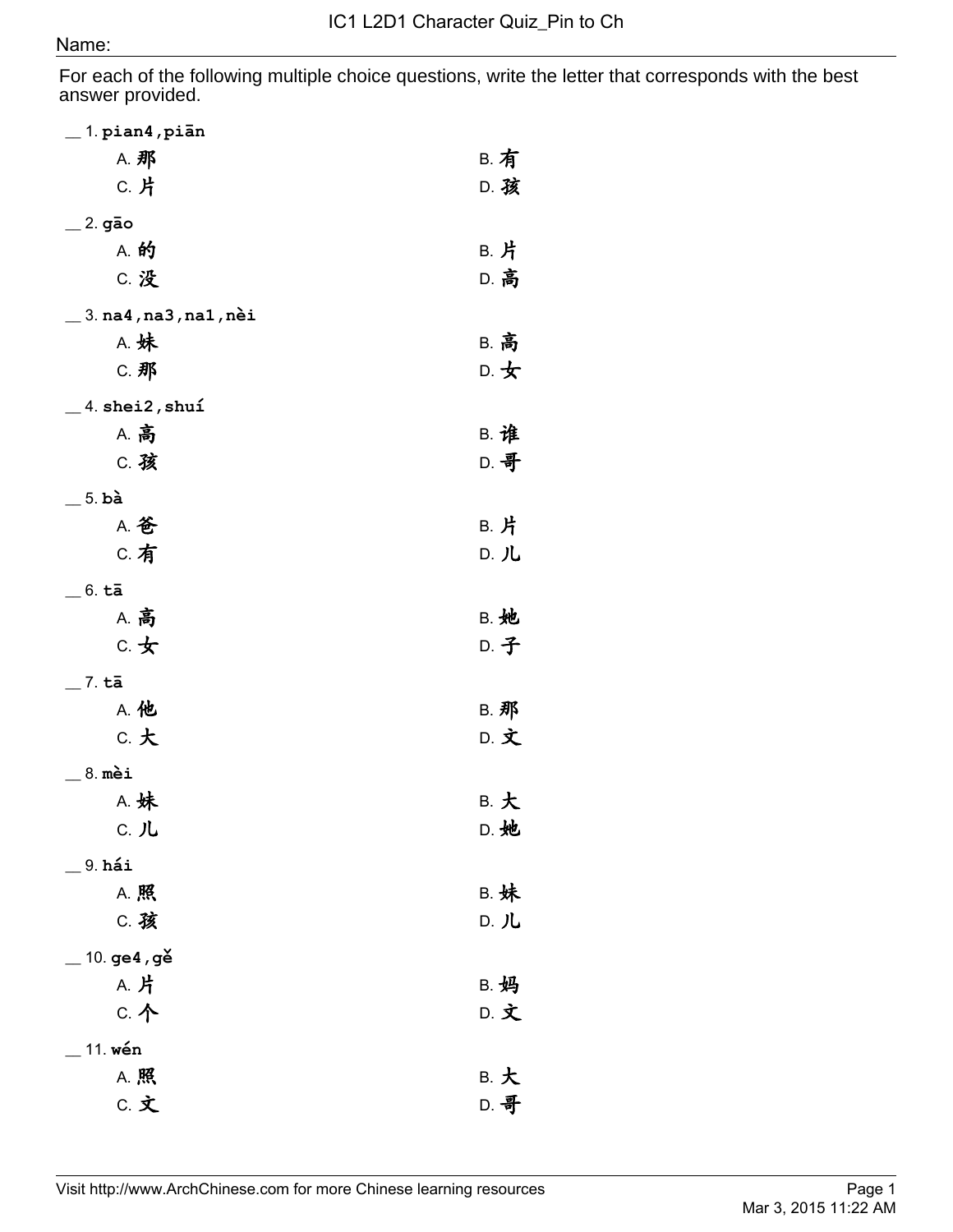| $=$ 12. nán    |             |
|----------------|-------------|
| <b>A. 弟</b>    | B. 个        |
| C. 文           | D. 男        |
| $-$ 13. zhè    |             |
| A. 这           | <b>B. 姐</b> |
| C. 个           | D. 女        |
| $=$ 14. zhào   |             |
| A. 照           | <b>B. 没</b> |
| $c.$ 中         | D. 女        |
| $=$ 15. ér     |             |
| A. 照           | B. 儿        |
| C. 谁           | D. 哥        |
| $=$ 16. jiě    |             |
| A. 姐           | B. 个        |
| $c.$ 中         | D. 哥        |
| $=$ 17. di     |             |
| A. 那           | B. 儿        |
| C. 文           | <b>D. 弟</b> |
| $=$ 18. gē     |             |
| <b>A. 高</b>    | <b>B. 孩</b> |
| C. 哥           | D. 谁        |
| $=$ 19. nů     |             |
| <b>A. 弟</b>    | <b>B. 男</b> |
| $c.$ 女         | D. 谁        |
| $=$ 20. ma     |             |
| A. 妹           | B. 儿        |
| C. 妈           | D. 中        |
| 21.zi3,zi      |             |
| A. 子           | <b>B. 没</b> |
| C. 文           | D. 孩        |
| $22.$ da4, dài |             |
| A. 照           | B. 大        |
| <b>C. 他</b>    | D. 她        |